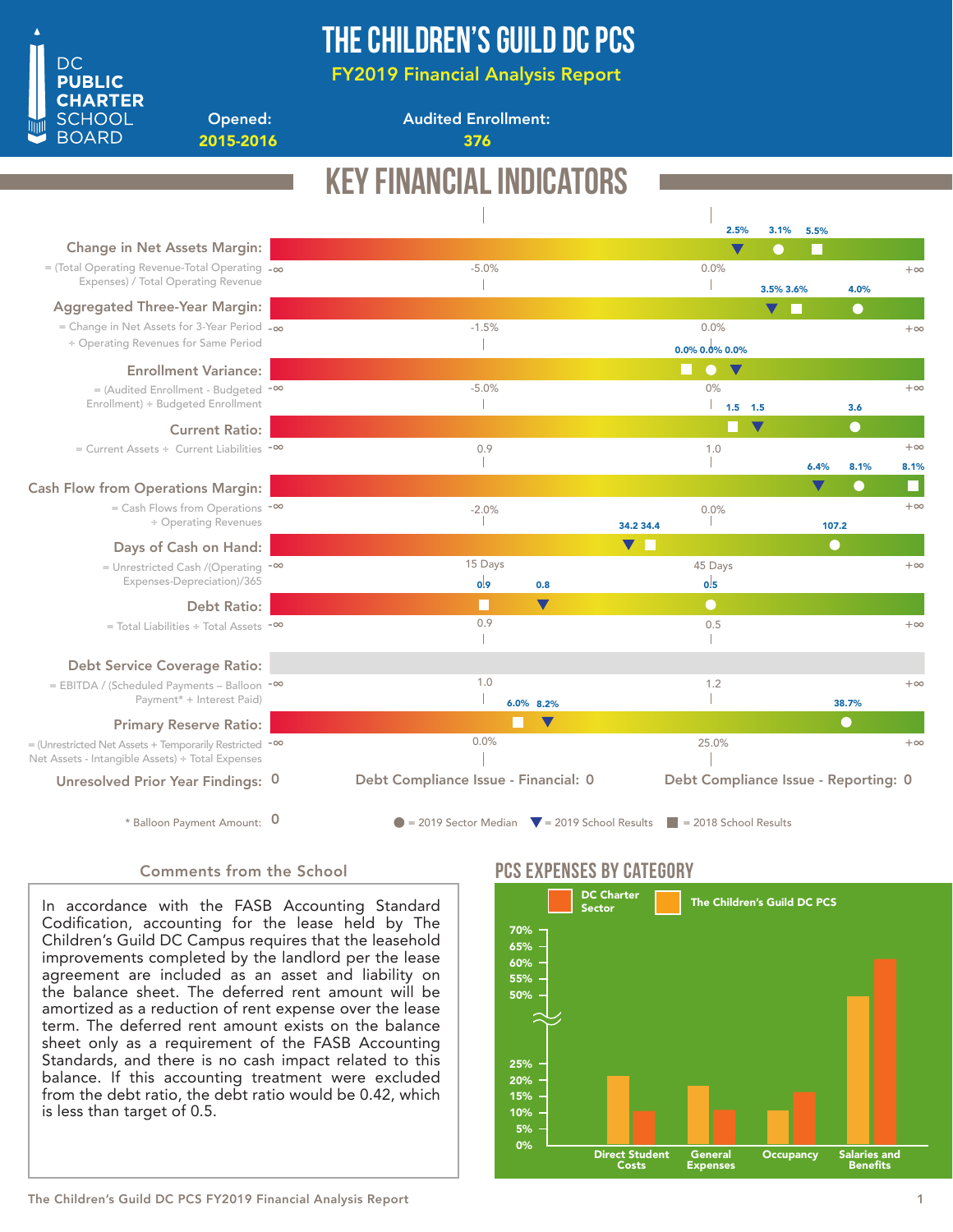### The Children's Guild DC PCS

FY2019 Financial Analysis Report

## Financial position FINANCIAL ACTIVITIES

|                            | 2019        | 2018        |
|----------------------------|-------------|-------------|
| <b>Total Assets</b>        | \$6,236,510 | \$5,996,389 |
| <b>Current Assets</b>      | \$2,038,000 | \$1,751,231 |
| <b>Total Liabilities</b>   | \$5,154,995 | \$5,255,236 |
| <b>Current Liabilities</b> | \$1,330,240 | \$1,143,733 |
| <b>Net Asset Position</b>  | \$1,081,515 | \$741,153   |

|                                             | 2019         | 2018         |
|---------------------------------------------|--------------|--------------|
| <b>Revenues and Support</b>                 | \$13,557,719 | \$13,018,493 |
| <b>Expenses</b>                             | \$13,217,357 | \$12,303,185 |
| <b>Non-operating Revenues</b><br>(Expenses) | \$0          | \$0          |
| <b>Surplus (Deficit)</b>                    | \$340,362    | \$715,308    |

|                                                                                                                                       | 2019 | 2018 |
|---------------------------------------------------------------------------------------------------------------------------------------|------|------|
| Qualified/Modified/Adverse Opinion<br>on the Financial Statements                                                                     | No   | No   |
| <b>Material Weakness in Internal</b><br><b>Control over Financial</b><br><b>Reporting (GAS)</b>                                       | No   | No   |
| <b>Non-compliance Material to the</b><br><b>Financial Statements (GAS)</b>                                                            | No   | No   |
| <b>Modified Opinion on Major Federal</b><br><b>Award Programs (Uniform Guidance)</b>                                                  | No   | No   |
| <b>Material Weaknesses in the Internal</b><br><b>Control over Compliance with Major</b><br><b>Federal Programs (Uniform Guidance)</b> | No   | No   |
| <b>Findings and Questioned Costs</b>                                                                                                  | 0    | 0    |
| <b>Going-Concern Issue</b>                                                                                                            | No   | No   |

# AUDIT FINDINGS **AUDIT FINDINGS**

|                                                                 | 2019     | 2018     | 2019 Sector<br><b>Median</b> |
|-----------------------------------------------------------------|----------|----------|------------------------------|
| <b>DC Funding</b><br>per Student                                | \$33,373 | \$31,628 | \$19,863                     |
| <b>Grants and</b><br><b>Contributions</b><br><b>Per Student</b> | \$0      | \$1      | \$346                        |
| <b>Total Revenues</b><br>per Student                            | \$36,058 | \$34,716 | \$23,270                     |
| <b>Expenses per</b><br><b>Student</b>                           | \$35,153 | \$32,808 | \$22,981                     |

## PCSB OBSERVATIONS

The school's financial performance in FY 2019 was adequate. The school's change in net assets margin and aggregated three-year margin were 2.5% and 3.5%, respectively for 2019, showing that the school continues to manage expenses and achieve operating surpluses. In addition, the school continues to pay down a line of credit (LOC) from The Children's Guild Inc., originally extended to the school in 2014 to provide initial working capital. Balances on the LOC declined to \$196K from \$604K one year earlier. The school's primary reserve ratio is relatively low at 8.2% but has improved from 6.0% at year-end 2018.

### Property Lease:

In 2015, the school entered into a lease agreement which expires in 2030, with an option for three renewal periods of five years each. Rent expense for the year ended in June 30, 2019, was \$1.2M.